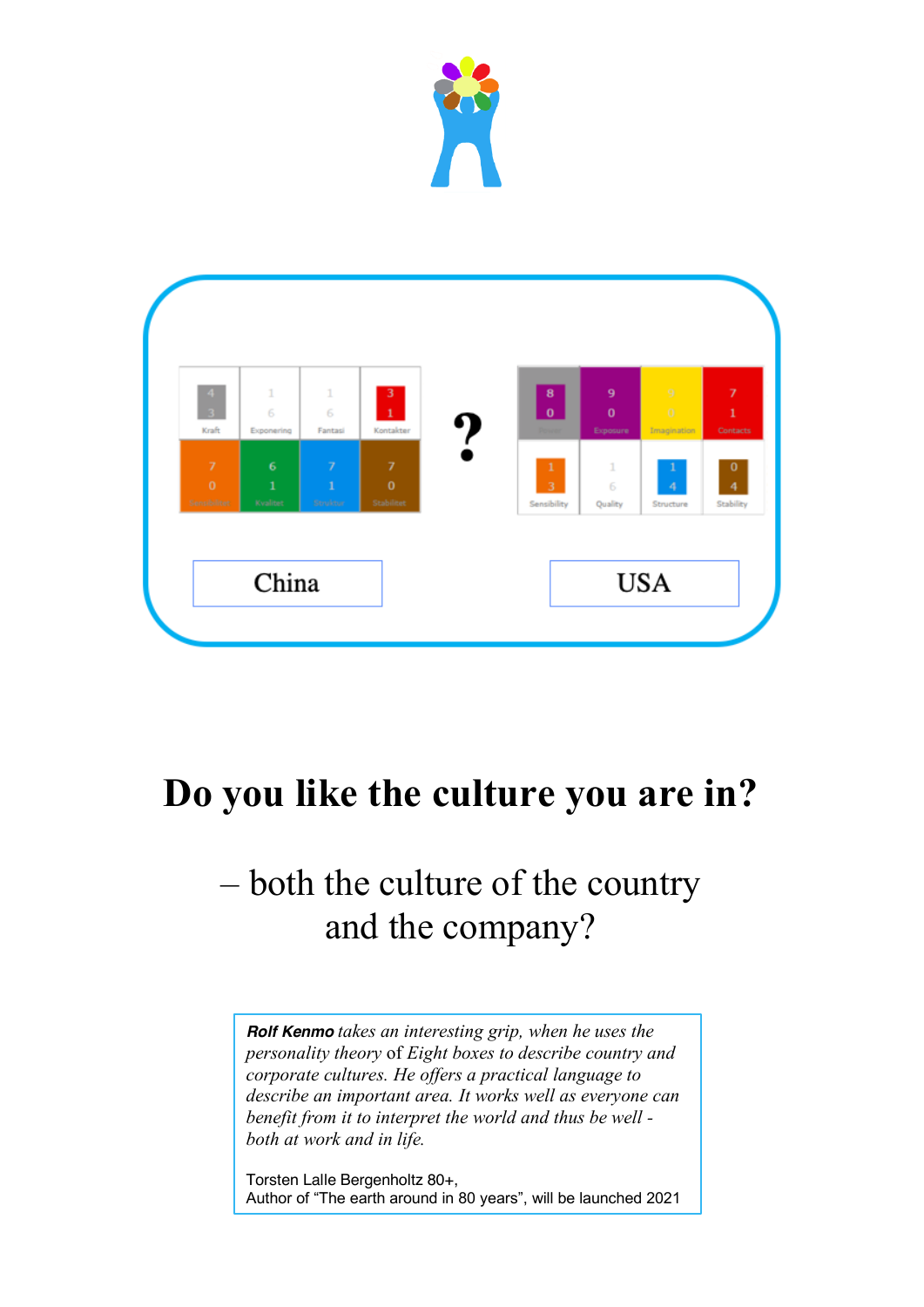| What do you gain from having a conscious company culture?17 |  |  |
|-------------------------------------------------------------|--|--|
|                                                             |  |  |
|                                                             |  |  |
|                                                             |  |  |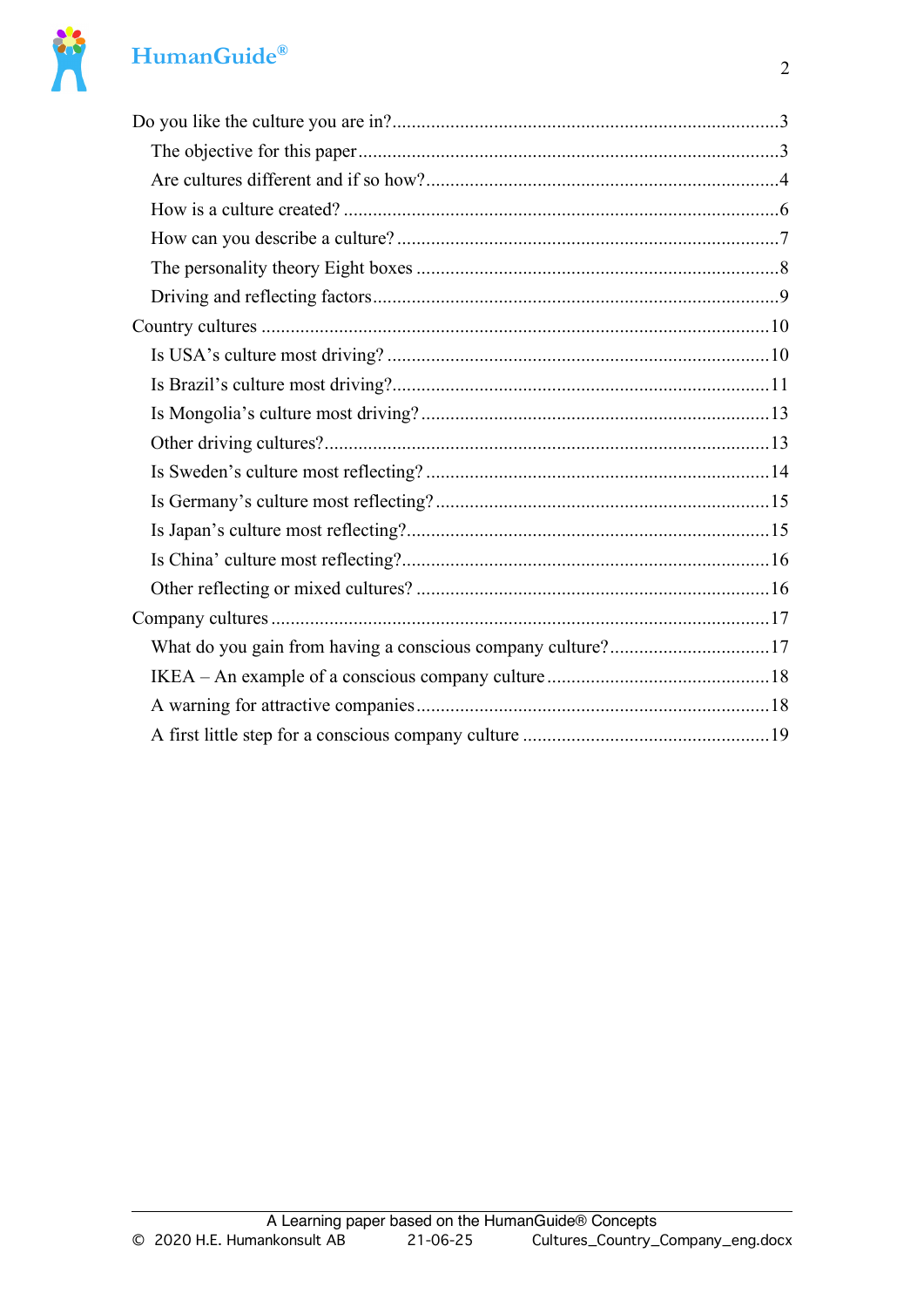

# **Do you like the culture you are in?**

From time to time I do coaching. Usually when someone orders coaching for private money, you usually have some kind of problem, which you want to solve. Maybe of course... In any case, there can be different reasons, for example

- dissatisfied with their current job for one or more reasons
- do not know if you have chosen the right kind of job, i.e. you do not think the job is fun. You can't look forward to Monday morning…

An interesting group finds it difficult to pinpoint why they do not like it, because they like the content of the job. Then they usually have to do a so-called CultureProfile (a version of the HumanGuide test, which is the core of the HumanGuide concepts, which I have developed), i.e. describe in terms of personality the current corporate or organizational culture. A common result is then a bad cultural chemistry, i.e. in the same way that you can have a bad personal chemistry. This means that one's own personality does not fit well with the culture, i.e. the personality and culture clearly differ in one or more respects. We call it that you get a low passion index between your personality and culture.

What can be done about it?

Then you should first keep in mind that your own personality is fairly stable, which makes it easiest to change the culture for your own passion index to increase. If a lot needs to change, then the best solution is usually to get a job in another culture. If you work in a larger company, there is the advantage that there can be many subcultures and that one of them fits better.

# **The objective for this paper**

The main purpose is to make it easier for people to have a good life, by realizing what kind of culture they thrive best in, both country cultures and corporate cultures. In addition to facilitating adaptation, when dealing with people from other cultures. The main tool is to use a personality theory to describe a culture in a simple way. The theory is based on eight factors and is described later.

In 1986, I began to develop a personality test in the form of a so-called personality questionnaire, because there was no such questionnaire in the whole world, which was based on Leopold Szondi's (1893-1986) theory. Gradually, I realized that it was also practical to be able to describe a culture in the theory's eight dimensions. Another way, when it came to quickly understand a corporate culture or organizational culture, was to realize who was the "hero" in the culture - the ideal personality there .... For example, the doctor is the hero in a hospital. It made the culture caring, helpful and soft. While at a construction company it is straightforward, concrete and practical.

When it comes to a country culture, I got my friend Göran's best tip to get a good contact quickly. He found out which sport was the favourite sport in the country – he was particularly interested in whether there were connections to Sweden in that sport. Göran has today been in 70 countries and his method has worked well. For example, I was advised by many: You who have so much to do with Brazil must learn more about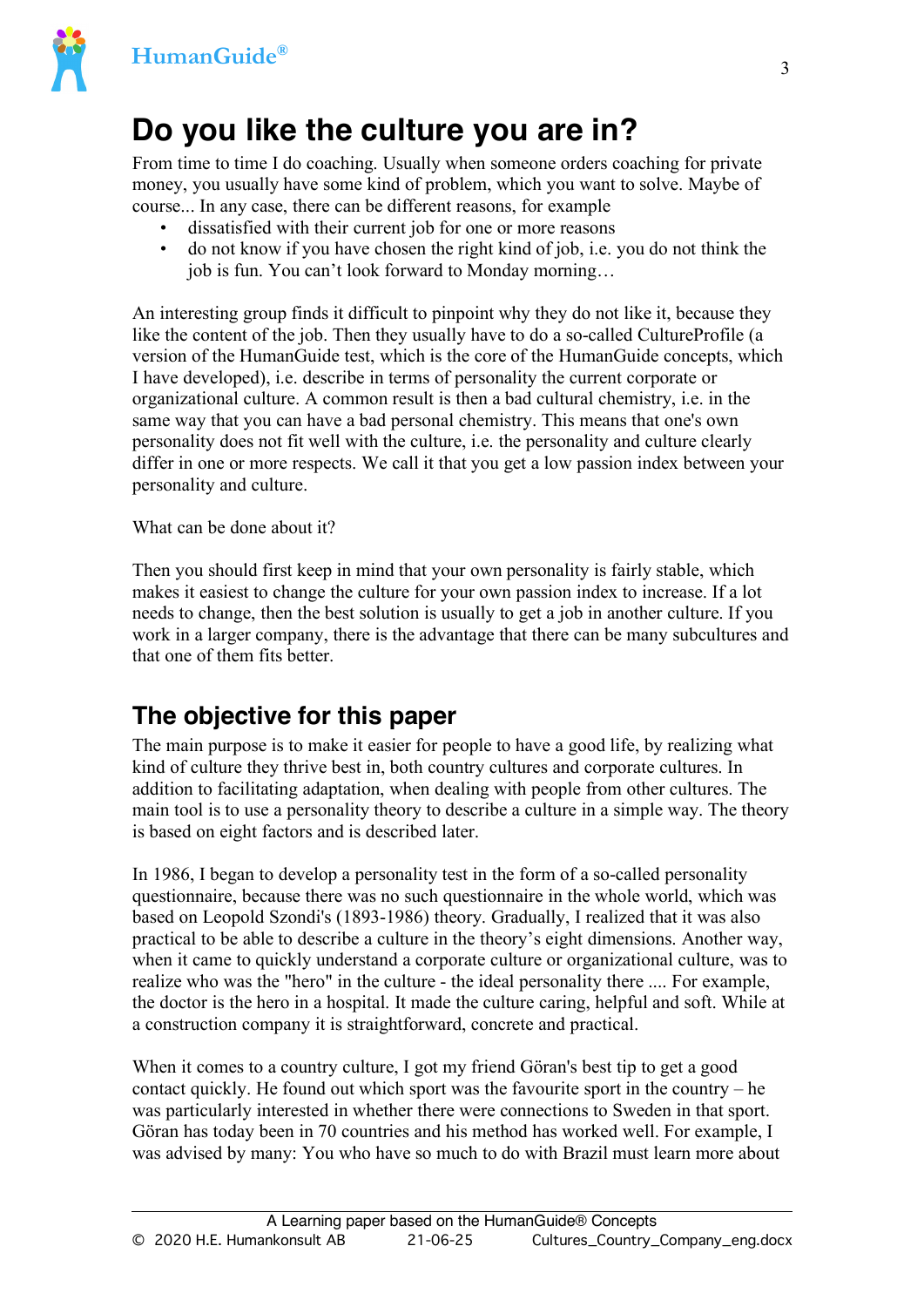



football. I have not done that, but it has actually gone well anyway. Hopefully it is because I have lived, as I teach, which I will address in this paper.

My first personal contact with Brazil was the psychologist Giselle Welter from Sao Paulo. We met in 1999 at a conference at the University of Louvain-la-Neuve, Belgium. Every three years, there is a global conference for the Szondi International Society (SIS). She then became interested in trying out the HumanGuide concept. She did so and was impressed that it was both fast and spotless. This led us to decide to collaborate to launch the HumanGuide concept in Brazil.

We initially had no collaboration agreement between us but decided to trust each other. What contributed a lot to us daring to make that decision was, that we understood each other's personality through the test result. Giselle has repeated several times that I commented as follows: "We have the strengths *Imagination*, *Quality* and *Power*, as common strengths - three of the eight dimensions in Szondi's theory. This is a good prerequisite for our collaboration, as most similarities work well together. However, it is important that you manage, when I can sometimes exaggerate my strength *Structure*. And that I can, when you exaggerate your strength *Power*. " In fact, since 1999 we have never had a destructive conflict in our cooperation. Of course, we sometimes have different views, but we handle that constructively;-)

With the help of understanding others through the eight dimensions of the personality theory Eight boxes (more on that below), it is easier to realize both one's own and others' driving forces. By using the concepts in their communication, their own perceptions are concretized. It will also be easier to both realize and remove preconceived notions as well as incorrect interpretations. For example, if you see someone driving at a red light, you can think: What a bully! But it can also be because the driver has an injured person in the car and needs to get to hospital quickly. Or the brake has broken. Or…

### **Are cultures different and if so how?**

For most people, it is obvious that there are different cultures, i.e. that there are norms and values, which are very strong for a certain group of people. Why is it like that? Well, it's practical to anticipate each other's reactions. It creates security. It simply becomes easier to collaborate.

Torbert et al., who have been interested in human mental development, have come to the important conclusion that mental development starts with being very self-oriented and the more you develop, the more we-oriented you become. Some never get that far in their development ... It is clearly noticeable that their basic attitude is that you either win or you lose. The we-oriented has instead the win-win attitude, i.e. that you balance different interests as well as possible. As an in-depth study, you can read "Basically good" by the Dutchman Rutger Bregman (2020). He emphasizes that we are empathetic.

An important prerequisite for developing from self-oriented to becoming more weoriented is that you continuously improve your self-esteem. Then it must be valuebased, i**.**e**.** that you answer yes to the question: Is it OK that I exist? Unfortunately,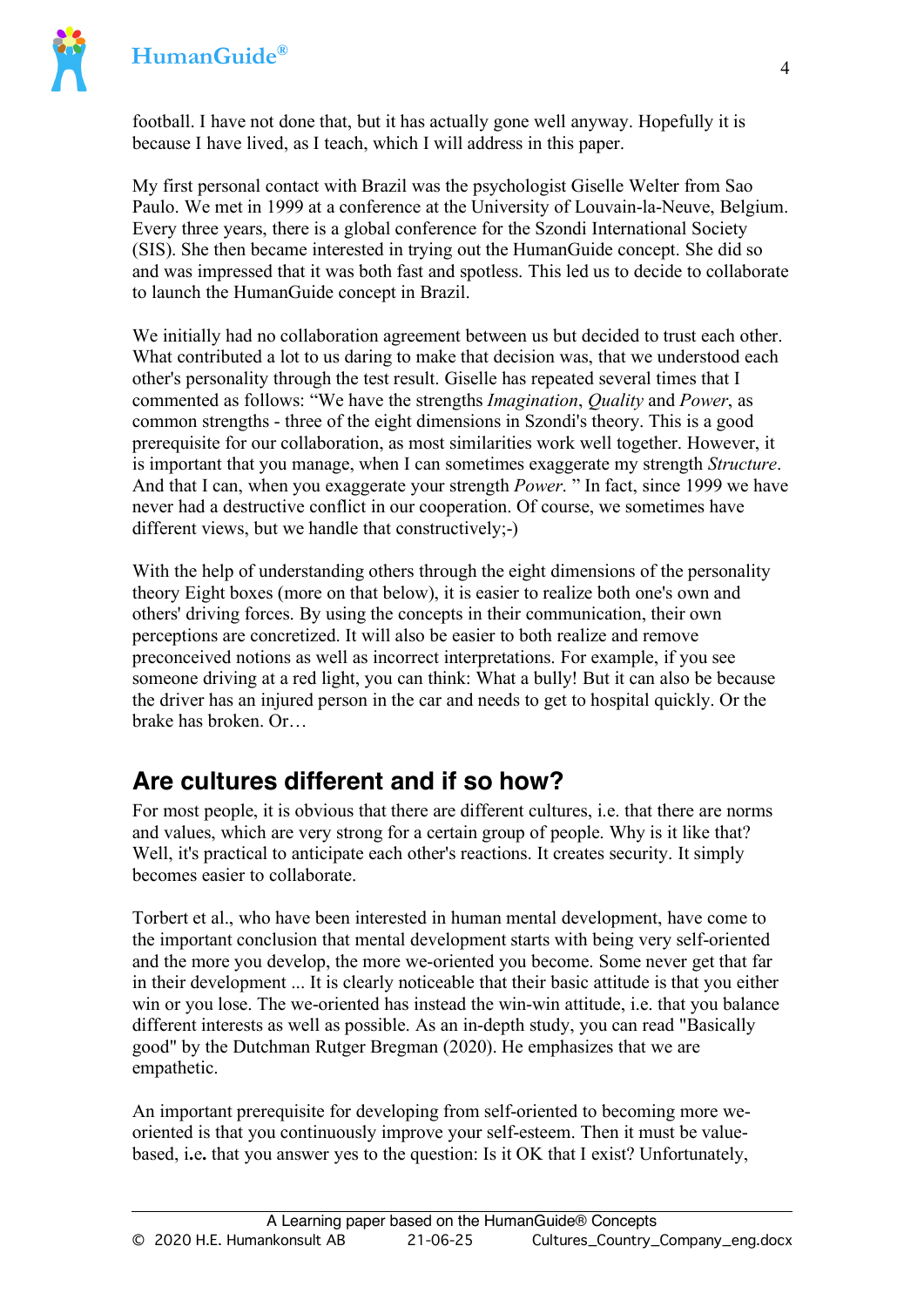

many have a performance-based self-esteem, i.e I am only OK, if my performance is OK. Then you get a continuous stress in your life, by constantly having to be OK.

Now some examples of differences in country cultures, because that is where it is easiest to clearly see cultural differences.

Several years ago I was in Hungary and was going to shop in a bakery. I pointed out what I wanted to buy. When it was ready, I expected to pay. That was not the case. Instead, I received a note, which I had to pay. I kindly agreed to stand in the checkout line to pay. When I had paid, I had to stand in the "pick up queue" to get my goods. Took a lot of extra time. Expensive handling, I thought as a Swede. BUT probably it was designed this way, because you did not want to trust, when it comes to money, to all employees…

A consulting colleague of mine had a weekly course in a city. On Wednesday evening, there was dancing after dinner at the hotel, where the course was conducted. The next morning, one of the course participants arrived at the course leader already during breakfast. He was overjoyed. Why? Yes, he had danced with women for the first time in his life! The course leader was amazed: A man in his 40s is thrilled to dance with women? He then asked: Why was that so? Well, in the Faroe Islands, only men dance with each other…

The story of the man from the Faroe Islands gradually gave me an Aha experience: Those who live on relatively isolated islands (or isolated) have traditions, which change very slowly. In general, country cultures are slowly changing. In a book by Solzhenitsyn, he considered that it took 1000 years for a culture to change. Geert Hofstede, who has developed a concept for describing cultures, has a similar view. My opinion is that today, it does not take as long, but it takes longer than most people think - especially if the change is to be generally accepted.

My friend Torsten Lalle Bergenholtz (soon to be 90), who has been active in the travel industry throughout his whole life and around the world, cites Australia as an example of a major cultural change. Lalle was there for the first time in 1969. This is how he writes in his forthcoming book "Around the World in 80 Years" (probable title): "When I first came to the country's largest city - Sydney, the outside world thought it was a godforsaken place. , inhabited by beer-drinking descendants of convicts. Then it developed in stages into the cosmopolitan, confident city that it is today. " His view was that in 1969, culture in Australia was very introverted.

It can be shocking to experience a cultural difference. For example, when I was 9 years old (1955) I was in Denmark. I then saw an elderly woman smoking a cigar in a bus! Another example… When I was 16, my father had arranged, so I got an internship in Germany. I lived with a friend of my father, who had been his co-worker in Sweden, so he and his wife could speak Swedish. One day his brother was visiting. When he was about to go on, he said to me: "Aber du spr**i**cht ein furchtbar Deutsch" (you speak a terrible German). I felt annihilated. I had studied German in school for four years… My father's friend then immediately said: That's not how it is said in Sweden. His brother became remorseful and said: "I just wanted to encourage Rolf to improve his German." One year I had 13 course weeks in team leadership for a Swedish company on a vineyard in France. When the course participants after a week would sum up the course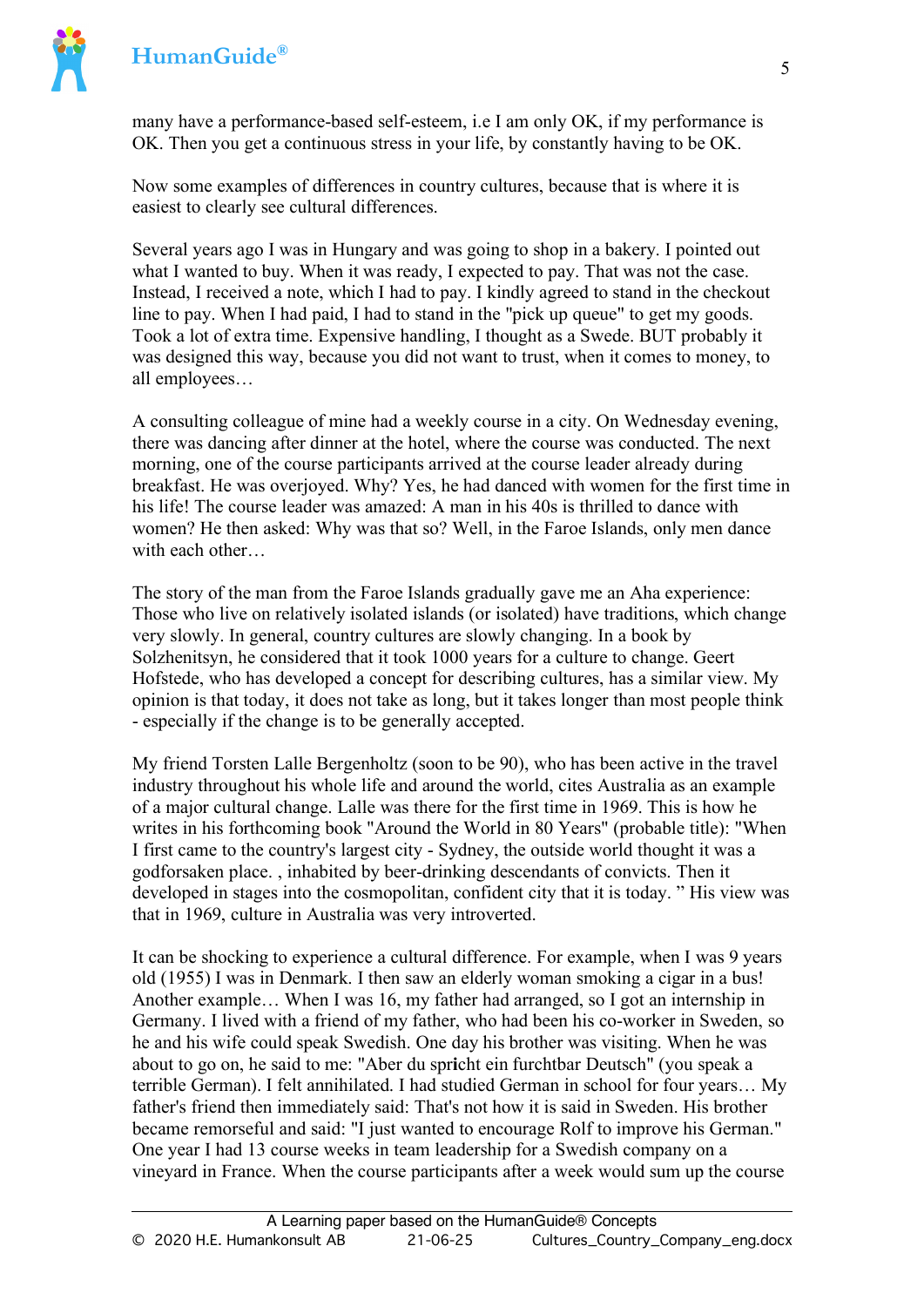

results in a few minutes, one of the participants said: If we were to introduce the French way of greeting each other in the factory in Sundsvall (Sweden), productivity would increase by at least 10%. He was amazed at the continuous cheek-kissing…

That same year, my colleague and I had another very interesting experience. None of us could speak French. Well, we could say good morning and such. Therefore, we were warned by many: You will be treated rudely, when it is noticed that you can't speak French. It never happened. It was a myth, which becomes a self-fulfilling prophecy for many. Unfortunately, there are plenty of such myths. The probable cause of the myth was that someone had shopped in Paris or in another big French city and met an exhausted/unmotivated employee, who was unpleasant, which led to a misinterpretation, which was spread and continues to spread.

The important differences between cultures are the basic values with great universality, such as the relationship to time. In Western Europe and North America - mainly, people think that time is disappearing all the time. In Africa, it is said to be the opposite. It is believed that new time come all the time. Who gets the most stressed? I discussed this with a Swede, who is married to an Indian woman. He then informed me that in India it is much worse off than in Africa. Hmmm? Well, for an Indian, time arises only in the transportation between two meetings. I thought about that information for a month or so. Then I realized that this is also the case here in Sweden, i.e when you have a good meeting, time stands still;-)

Another interesting aspect of cultures is that it is difficult to study a culture when you are in it. You have to reflect on your culture, when you are in another culture, because that is when you can notice the difference. The parable is usually used: It is difficult for the fish to understand the water in the water…

### **How is a culture created?**

The conditions for people to live vary with the area where you live, etc. In summary, the following aspects are important for how a culture arises and develops

- Geographical location, e.g. opportunities for agriculture, climate, solar time, etc
- History, i.e how the historical development has been for the group
- Religion/philosophy
- The language

Sometimes changes occur, which have very big consequences. Not just for one country but for several countries. A good example is how Christianity gradually began to affect Europe, for example that polygamy was banned. That children were given more and more free choices, such as who to marry. These changes and several other changes led to the break-up of European clan societies from the 5th century. Read more in the book "The Weirdest People in the World" (2020) by Joseph Henrich. He is a professor of evolutionary biology at Harvard.

Johan Norberg has written another interesting book - Open/Closed (2020) - about two basic approaches, which have a radically different impact on society.

The language is interesting from several aspects, for example because it concretizes the culture. If the culture changes, it often leads to changes in the language. Some words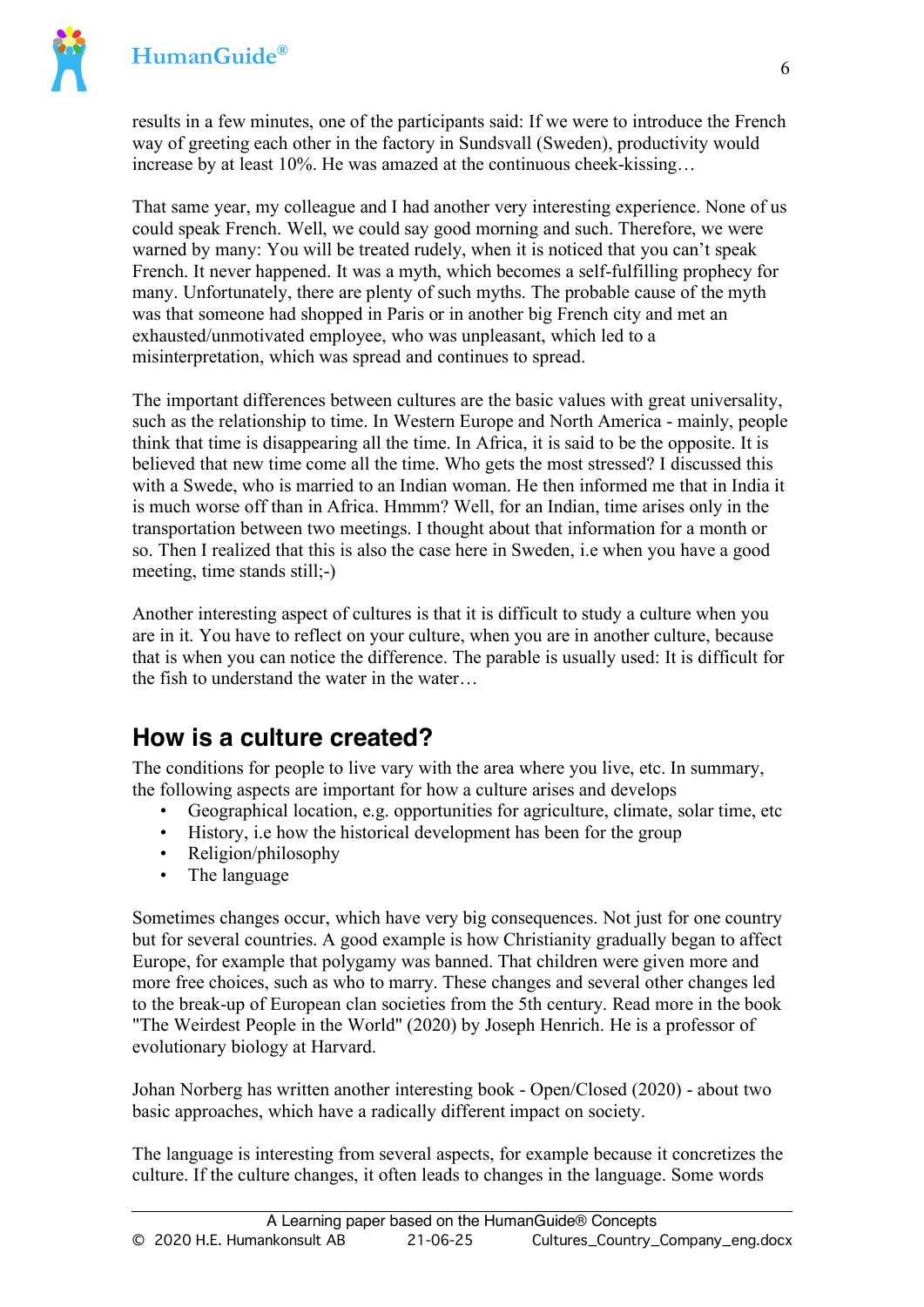

only exist in certain languages, because they are necessary in that culture, for example, it is usually said that an Eskimo has a hundred words for snow. That may not be entirely true, but they definitely have more words than people in Africa.

The languages are structured in different ways. For example, in German, the verb can be placed at the end of a sentence, which means that it is not smart to interrupt someone in a conversation. While in other languages it is not a problem. But, for example in Sweden, there is a norm that you should not interrupt someone, who is speaking. This means that a well-educated Swede hasn't the opportunity to say much in a country with a Latin language, where most people interrupt…

#### **How can you describe a culture?**

A very widespread concept comes from Geert Hofstede. He examined cultural differences within IBM with 100,000 employees in the 1970s. His concept is now based on the following six dimensions

- **Small or large power distance**, i.e if it is small, it is more equal and democratic, while at large power distance it is authoritarian. Among the former are countries such as Austria, Israel, New Zealand and Sweden. Countries with great power distances are Southeast Asia, Eastern Europe and the Arab countries
- **Individualism or collectivism**. Individualistic are then the United States, other English-speaking countries and Western Europe. Latin American countries are the most collectivist
- **Masculinity or femininity**. In masculine cultures, self-confidence, ambition, competition and having large material assets are valued. In the feminine, it is the opposite, i.e. you value more relationships and quality of life. Gender roles are more fixed in the former and fluid in the latter. The highest ranked masculine cultures are Japan and Slovakia. Sweden has the most feminine culture
- **Avoidance of uncertainty**, i.e if you want to maximize safety or if you are more risk-averse. If you strive for a high level of security, there will be more rules and religion and structure in social contexts. In Japan, you want high security while you are more risk-averse in Jamaica, Singapore, Denmark and Sweden (I doubt that is true for Sweden…)
- **Long or short time orientation**. Long time orientation is characterized by frugality, perseverance, orderly relationships through status. While the more short-term are characterized by personal stability, respect for traditions and the return of gifts and favours. China, Taiwan and Japan have a long focus. Shortfocus has western countries. Many low-developed countries also have low values. It is lowest in Pakistan and West Africa
- **Satisfaction or restraint**. In a society with high satisfaction, you can to a large extent do what you like, for example in Sweden and other countries in northern Europe. While in some other countries, you have clear social norms what is OK. Here is an example of a big change according to Lalle. This applies to Spain. Very restrained family life in the 1950s and 60s. The opposite two generations later…

There are also other cultural concepts, such as one by Erin Meyer, who is a consultant in cross-cultural communication. It is published in the book "Culture Map" (2014). Erin has a pragmatic approach when it comes to collaborating across cultural boundaries. It consists of the following eight dimensions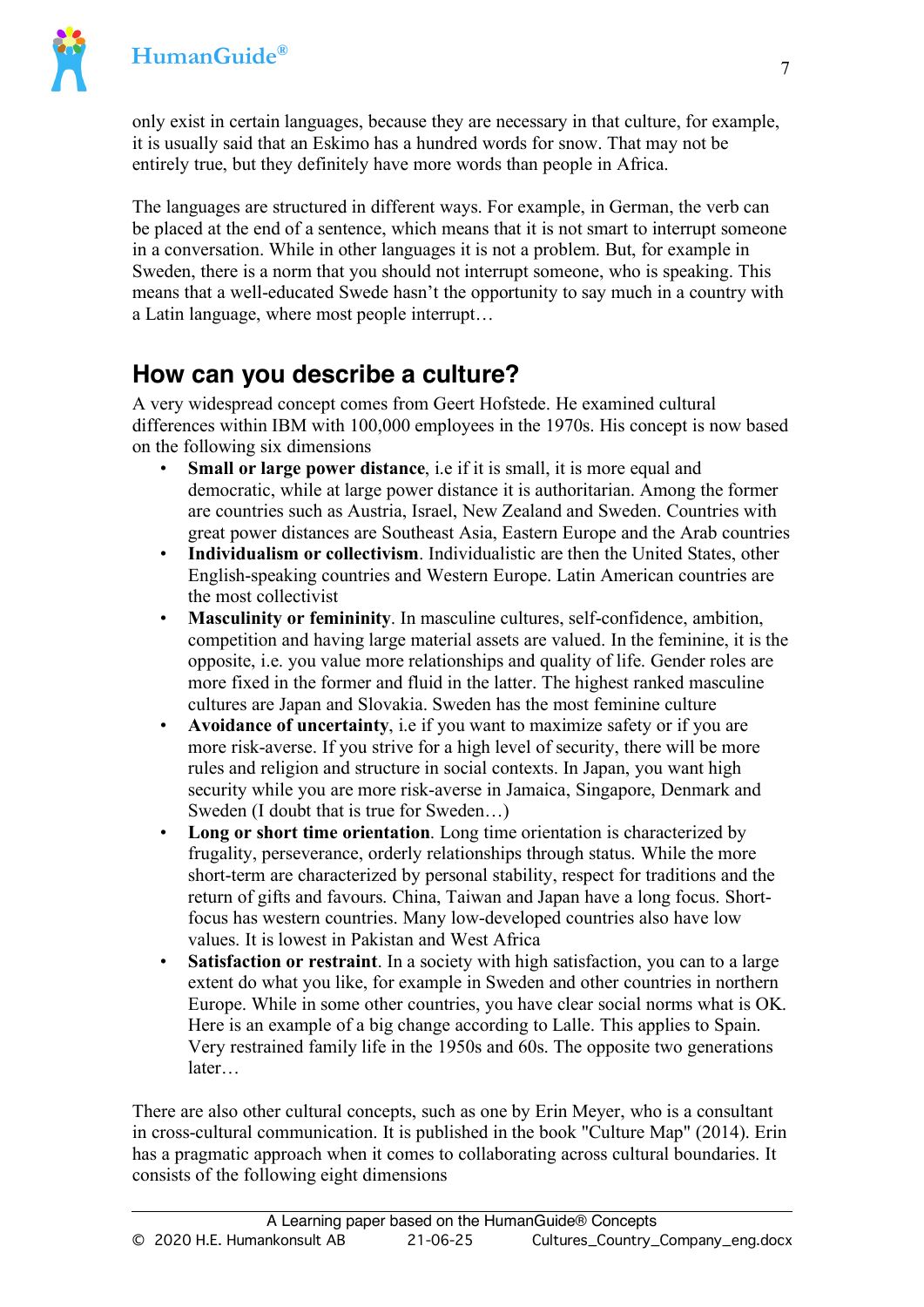

- Communicating, i.e small highly context dependent, e.g. USA Japan
- Evaluating, i.e direct indirect negative feedback, e.g. Germany Japan
- Persuading, i.e principles first application first, e.g. France USA
- Leading, i.e equal hierarchically, e.g. Sweden Japan
- Deciding, i.e consensus top-down, e.g. Sweden China
- Trusting, i.e task-oriented relationship-oriented, e.g. USA China
- Disagreeing, i.e confrontation avoid confrontation, e.g. France Japan
- Scheduling, i.e linear time flex time, e.g. Switzerland Brazil

In this paper, we will instead use the personality theory Eight boxes to describe cultures.

#### **The personality theory Eight boxes**

The personality theory Eight boxes is a simplification of L Szondi's (1893-1986) theory. The purpose of the simplification is for a layman to be able to quickly learn it, as a distinct language to describe the personality. This is because you can benefit from it in many ways, not only for choosing a suitable candidate in a recruitment, but also for personal development, team development, conflict management, etc. The theory also has a strong advantage compared to many other theories. It consists of eight basic dimensions (factors), so the test result is more nuanced compared to, for example, DISC (four dimensions) and the like, as well as tests based on the Big Five model (five dimensions).

However, it is not so common to use terms from a personality theory to describe a culture, but why not? People form a culture and their personalities have a great influence on how a culture develops. A big advantage of this way is that you do not have to learn an additional concept. Such use is sufficient for most needs...

Personality theory is the basis for a personality test, which is the core of the HumanGuide concepts. The development started in 1986. The test is now available in 15 languages. It is mostly used in Brazil, where between 2010-2019, 500,000 tests were performed with their IT systems. The test became there in 2009 the first approved internet-based test with forced-choice. The test has been validated several times in Brazil. Last time 2016 with 110,000 tests.

On the next page are explanations of the eight dimensions of the theory. All this information and more can be found in the web app your.humanguide.se, when you have done a test and have got a login. The purpose of the symbols and colours is to more quickly learn to use the theory, i.e. that personality theory should also be useful for lay people… Further information on the website humanguide.com.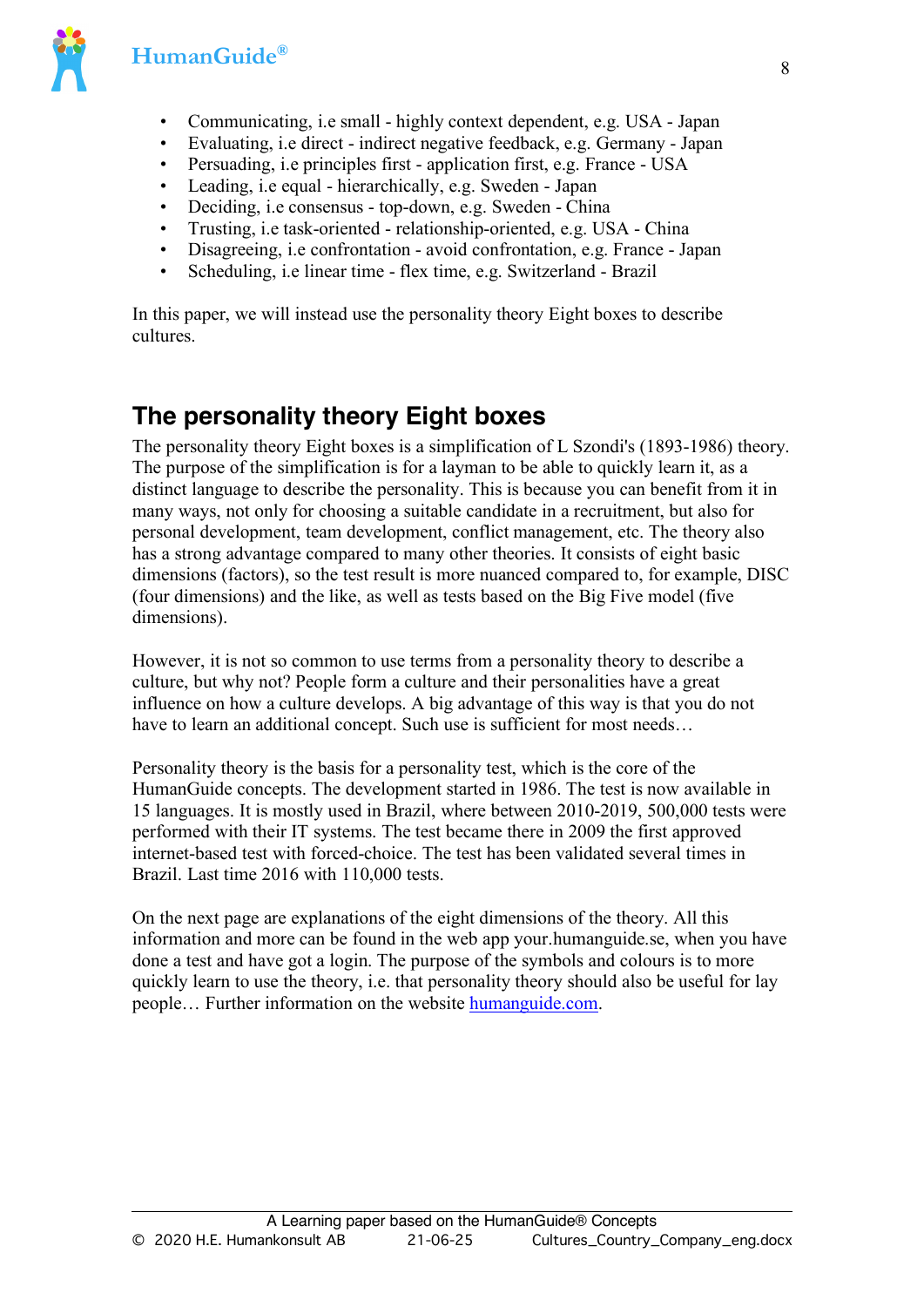

| Factor      | Symbol | <b>Characteristics</b>                                                                                                                                    |
|-------------|--------|-----------------------------------------------------------------------------------------------------------------------------------------------------------|
| Sensibility |        | Perceptive, considerate, careful, accommodating,<br>complaisant, sensual, diplomatic, obliging, likes<br>closeness                                        |
| Power       |        | Energetic, speedy, driving, eager, competitive,<br>strong, active, result-orientated, straightforward,<br>fearless                                        |
| Quality     |        | Reliable, quality-conscious, conscientious,<br>supportive, persevering, comprehensive, thorough,<br>unselfish, caring, dutiful                            |
| Exposure    |        | Spontaneous, charming, witty, proud, likes<br>attention, trendy, charismatic, colourful, dramatic,<br>ready-witted                                        |
| Structure   |        | Orderly, methodical, likes planning, neutral,<br>distinct, correct, realistic, objective, disciplined,<br>forethoughtful                                  |
| Imagination |        | Imaginative, inventive, improvises easily, clever,<br>likes to experiment, ingenious, development-<br>orientated, freedom-orientated, visionary, artistic |
| Stability   | l o l' | Stable, economical, wary, creature of habit, thrifty,<br>down-to-earth, tradition-bound, conservative,<br>cautious                                        |
| Contacts    |        | Outgoing, sociable, open-hearted, easy-going,<br>playful, humorous, food-loving, contact-orientated,<br>optimistic, cheerful                              |

#### **Driving and reflecting factors**

The factors can be arranged according to two basic approaches, namely

- Driving, i.e Power, Exposure, Imagination and Contacts
- Reflective, i.e Sensibility, Quality, Structure and Stability

The drivers are extroverts and the reflectors are introverts. The driving forces are also more active and want things to happen. The reflective are more passive and want to think more before they act…

Here I want to mention that of course I do not have experience from all the world's country cultures, but *I primarily want to present a model of how to communicate about different cultures, by using concepts from a personality theory with eight basic dimensions.*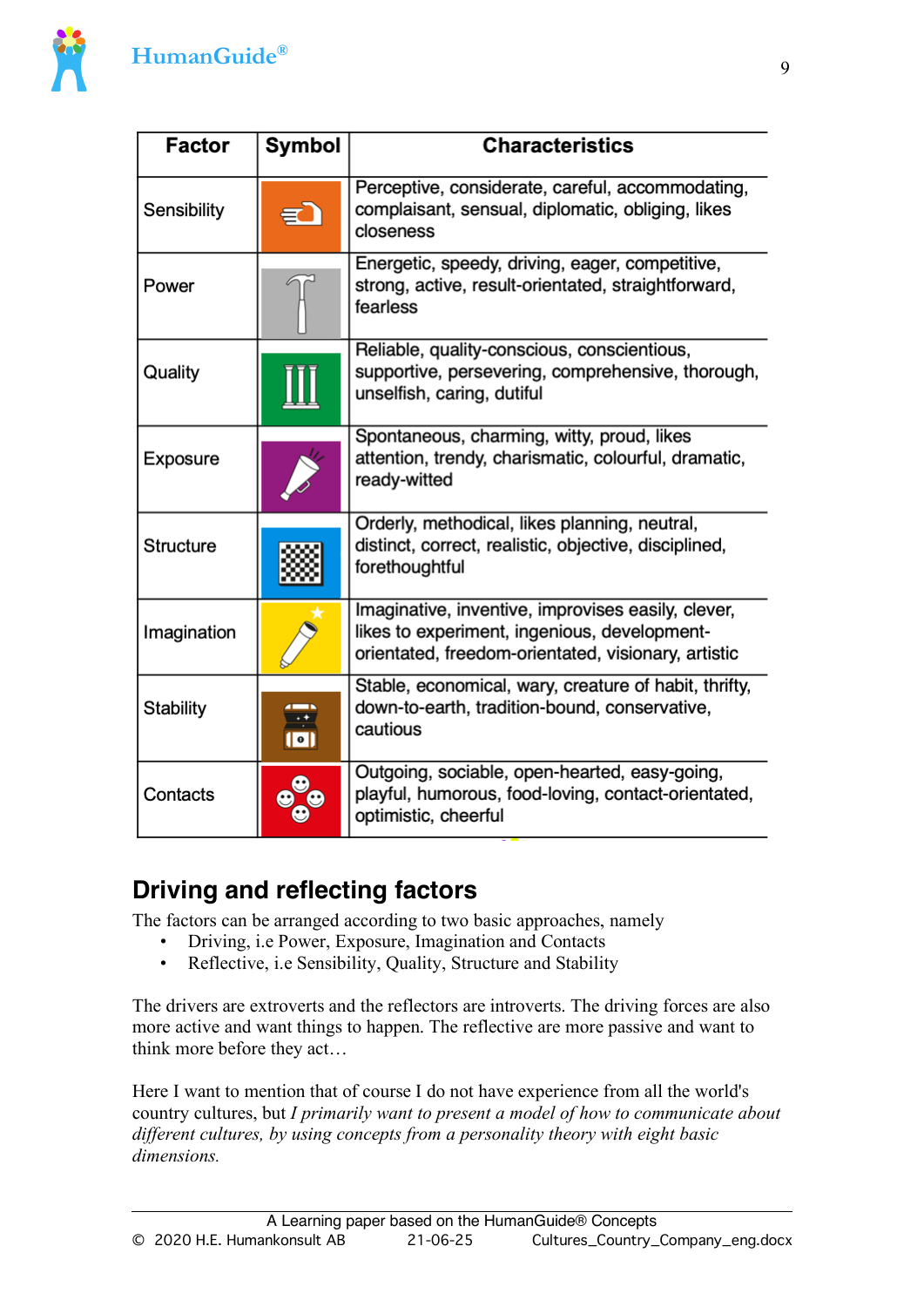

# **Country cultures**

In the following, some examples of cultures are presented, where the theory Eight boxes is used to describe the cultures. First the ones that are most driving and then the most reflective.

Some people think that there are many different cultures in a country, so can you really say that there is a typical culture? Of course, it is true that there are several cultures in one country, but if you are in another country culture, you can always see certain behaviours, which are more typical of those who grew up in that culture for most compared to other country cultures.

# **Is USA's culture most driving?**

When it comes to US culture, it is important to think about how the "staffing" of the country was done. The currently dominated part of the population has come via the oceans, for example during difficult years in many European countries. For example, 25% of the population in Sweden emigrated at the end of the 19th century and the beginning of the 20th century. I listened to a Swedish-American of the Year about 20 years ago. He then said that the descendants of these Swedish immigrants were today about 9 million in the United States, i.e as many inhabitants, as we had at that time in Sweden.

What will be the consequences of such extensive immigration and in that way? To make that assessment based on the personality theory Eight boxes, so are typical factors in order to justify moving

- *Power*, i.e it needs courage
- *Quality* can be twofold. On the one hand, some may choose to persevere despite poverty, through their patience and loyalty. On the one hand, some may consider that it is more responsible to emigrate and that as many as possible survive
- *Exposure* can of course be like becoming a "hero" being the one who travels across the Atlantic and builds a new life in the US, but it probably depends on other parts of the personality, if it is implemented…
- *Structure* does not like to go out into the unknown without a good plan. In this case, it is difficult to predict and thus have a good plan. On the other hand, if people around you die of starvation, you will not be so inclined to be passive. In addition, *Structure* is good at taking calculated risks
- *Imagination* likes to discover, so they are the first to want to emigrate. To be involved from the start. Today, USA is considered to have one of the most entrepreneurial cultures in the world
- *Contacts* are optimistic, but they do not like to be alone, so they need one or more with them, then they do not mind emigrating

#### What about the two remaining factors

• *Sensibility* probably thinks it seems dangerous, but if you have a relationship with someone who, for example, has *Power*, then maybe you dare to follow along… • *Stability* are probably the ones who have the hardest time daring, but they can of course just like *Sensibility* have a relationship with someone with *Power* …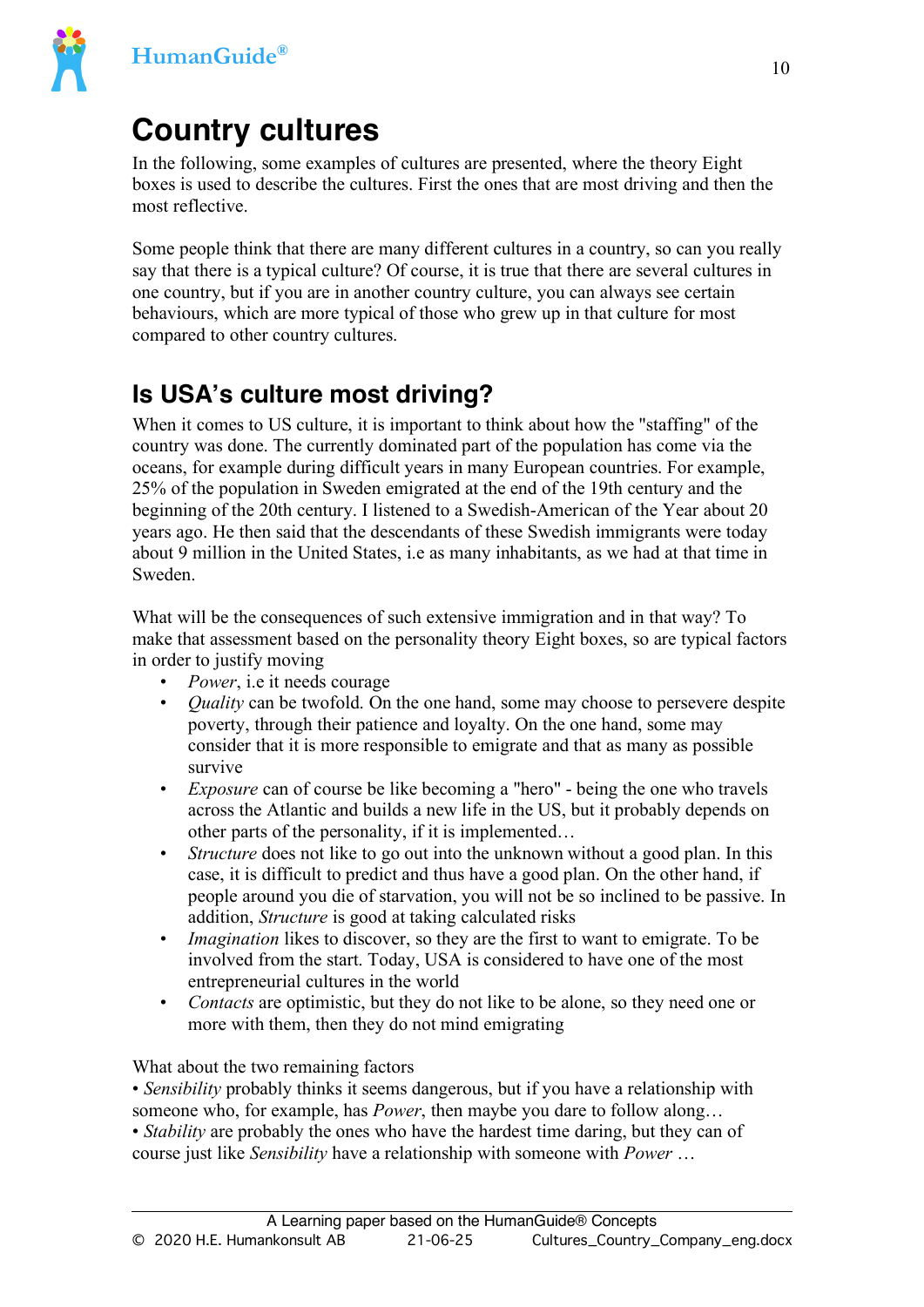

I have had someone to describe how they perceive USA's culture á la HumanGuide. Below is an example. The upper value in the boxes shows that this is a typical behaviour (maximum is 9). The lower value shows that this is not typical. The colours in the boxes are the symbolic colours, which were described earlier. The colour filling means the following

- Primary factors have the entire box filled. Between them there is a ranking, i.e a two-coloured box shows that this is the strongest factor (the core factor) and the colour of the inner box shows the second strongest factor (the co-factor)
- Secondary factors have only the inner box filled
- "Unneeds", i.e then there is no colour



It is interesting that, when someone does a CultureProfile á la HumanGuide, you often have a fairly categorical view - either or. This is likely to be the case, as some factors dominate and then they intensify more and more over time. And vice versa for those with a low value

Of course, there are many cultures in all countries. However, there is often a dominant culture at the national level, but of course - especially if there are strong minorities, who stick together - there may be other cultures in the country, which are as clear as the dominant one at the national level.

## **Is Brazil's culture most driving?**

Since I have had a collaboration with partners in Brazil since 1999, I have quite a lot of experience of that culture. It is very different from Swedish culture. Normally, differences lead to difficulties in collaborating. This is what makes diversity difficult to handle in practice. This is not good, because diversity normally leads to the best problem solving and decisions. Therefore, it is good to use concepts such as HumanGuide to increase understanding of each other. This is especially true if the group members have a low self-esteem, i.e have not come so far in their mental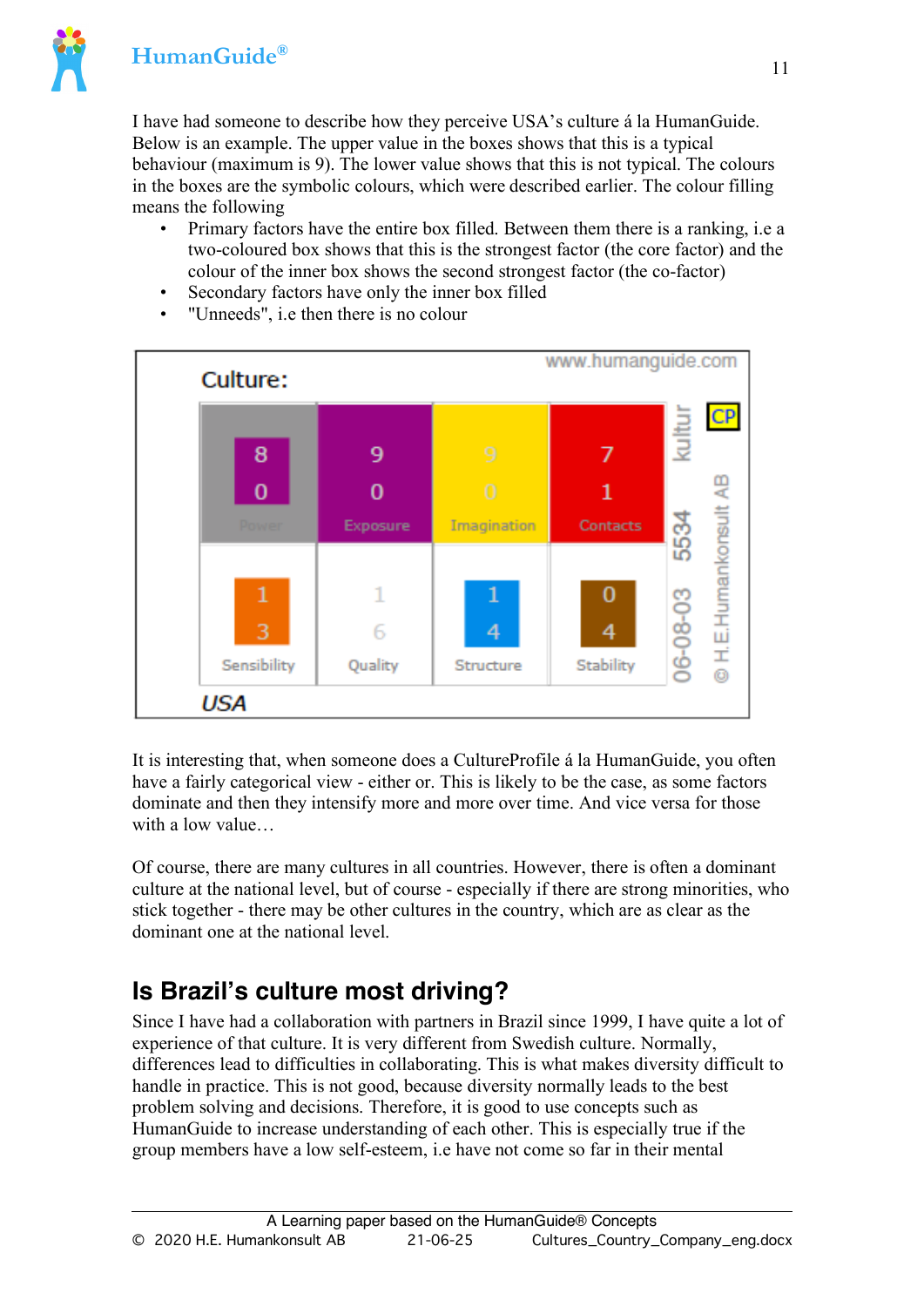

development. How then can the Brazilian culture be described? Then still note that no research is reported here - just examples of how to look at culture.

By the way… My cooperation partner Giselle Welter in Brazil has a German father and a Brazilian mother. I am sure that her German origins have facilitated collaboration with me as a Swede;-)



The culture is amazingly similar to the culture of USA, BUT with one important difference - *Power* is exchanged for *Sensibility*. Think samba…

Once I would lecture on Brazilian and Swedish culture during a welcome event for a new Brazilian ambassador in Sweden. Then I wanted to summarize the perception of culture in a single image. Then it became natural to choose a picture from a carnival group in Rio's "sambodrom". It was in my opinion on the spot!

Speaking of USA, there is a certain antagonism against the USA in Brazil. After 9-11, the USA started with careful checks for all entrants. In Brazil, it was not thought that one would need to be checked upon entry into the USA. Therefore, extra entry controls was introduced for all US citizens, when they came to Brazil. I happened to be in that checking time. I then saw a crew from an airline from the USA, which went the usual way. They were hindered and referred to a special passage. It became chaos. I was later told that a US pilot got so angry in the obligatory photography, so he made a face. The result was that the airline was fined a considerable amount and the pilot was never allowed to enter Brazil again.

One of my partners in Brazil usually likes to reprimand people from the USA... When she's traveling the world, it's not uncommon to meet someone from the USA in a hotel. Then there can be a dialogue like this one...

- I'm from America. Where are you from? asks the US person.
- I also come from America, she says.
- Which state? asks the US person.
- Brazil, she answers.

A little more about Brazil… How was that country "staffed"? From the beginning, there were Indians. When Columbus then discovered and began to exploit America, it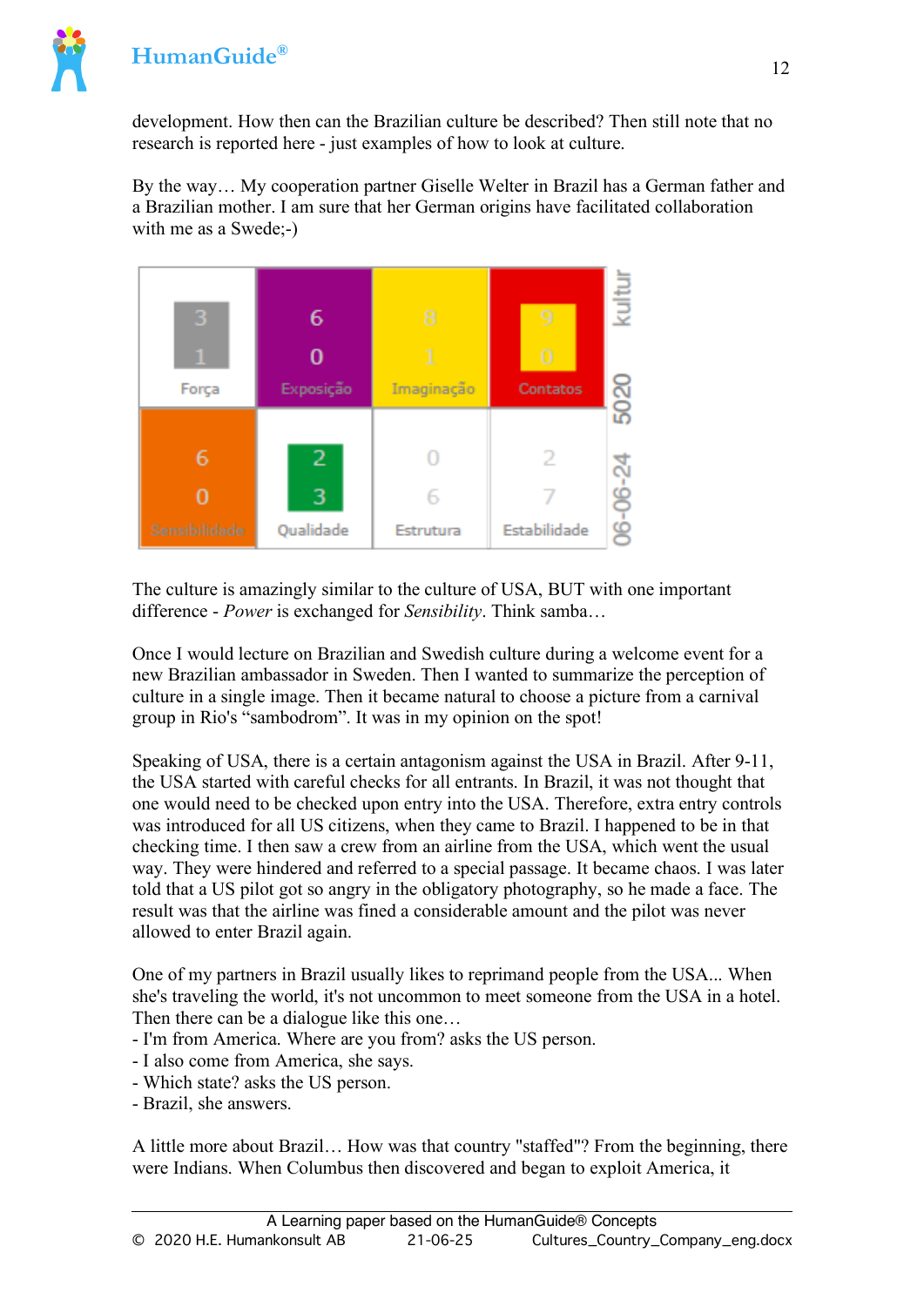

"happened" that Portugal "got" Brazil, among other things, after the intervention of the pope. This led to that the King of Portugal assigning different noble families to different territories in Brazil. Compare then with the United States, which was "staffed" mainly with people who fled the famine in Europe. Note then, at least in my and others' opinion, that both Brazil and USA have the strengths *Exposure*, *Imagination* and *Contacts*. The important difference is that USA has the strength *Power* and not *Sensibility*. For Brazil, it is the opposite. Look at the example of the US pilot. It is a challenge, when it comes to managing cultural chemistry.

## **Is Mongolia's culture most driving?**

I happened to meet a man from Mongolia in 1998 when he was participating in a development program for business leaders from developing countries. We became friends and thus I have learned a lot about Mongolian culture. Today I see it more as an example of a nomadic culture. In my network there is an ecotourism consultant, who has had a lot to do with nomads all over the world - especially in Mongolia, because during the summers he produces journeys for various travel agencies.

What then, is typical of a nomadic culture in my opinion? Well, the following

- It is very divided between what men and women do. More like it was in Sweden several years ago. Today, Sweden's culture is probably strange for a Mongol, when, for example, it is common for men to go out and walk alone with a pram. The man is on paternity leave. This has been increasingly the case since the 1970s…
- Men in Mongolia are often high on *Power* and women high on *Structure*

I can't say more, because of my limited experience. These very factors were very clear, when I participated in a journey with Mongols for two weeks. We travelled around Mongolia and usually lived in yurts.

During that journey, I observed several times how creative the men were. Especially, when one of our Swedish-made tents got into trouble. It was quickly handled by the Mongols, who had never seen the tent before. Even less could read the instruction manual. This is of course a very important feature, when you are alone and far from buildings and get a problem. It can be about survival…

As for *Structure*, I noticed especially in the kitchens that it was a very good order. Of course, very important. However, when men were to do something together, it was not always so well planned. A lot of improvisation and not so perfect.

### **Other driving cultures?**

I do not have sufficient experience of the cultures of so many countries, so that I can describe and comment on them as above. As a Swede, however, I have a lot of experience of Finnish culture.

Finnish culture is characterized mainly by *Power* and low on *Sensibility*. When we developed a Finnish version of the personality test in 2020, it was interesting that the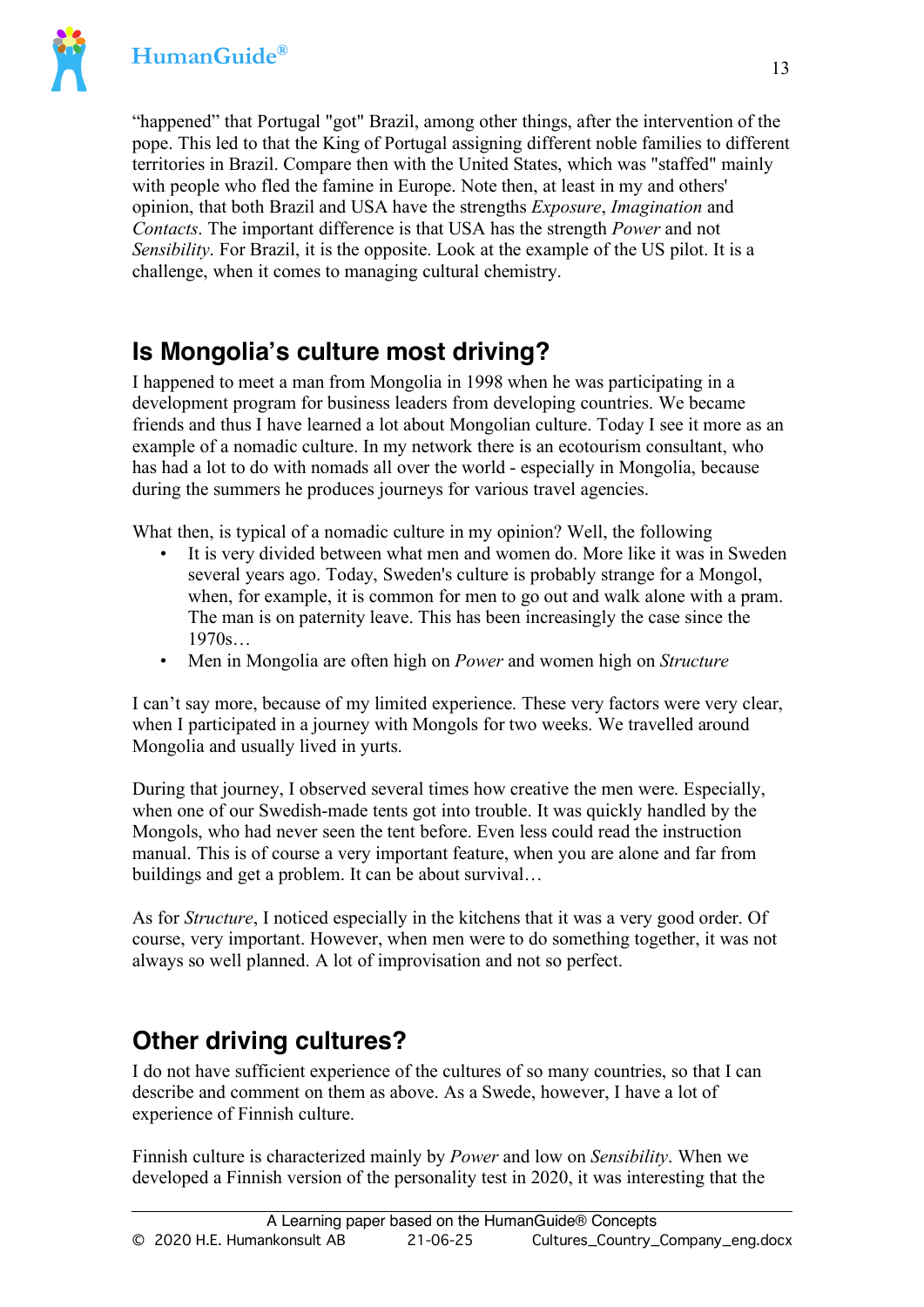

Finnish language has no words for being sensitive. In Finland, there is a lot of talk about sisu, i.e *Power*. You like to be straightforward. It is interesting that they like their melancholic tango a lot. Maybe that's how emotions can "sniff out".

The Argentine author Borge's view of tango is that those who feel isolated - outside dance tango. For example, immigrants in Argentina, Finns and Japanese.

# **Is Sweden's culture most reflecting?**

If one is to summarize Swedish culture, it is very reflective. They are friendly (and shy), responsible, disciplined and careful. Note then that this is very typical for many Swedes, but increasingly, they become more and more entrepreneurial. Maybe because we are becoming more and more secular, so the church's (hierarchical) influence diminishes. IKEA's and all startup's cultures are spreading more and more.

When, during the welcome event for the new Brazilian ambassador, who was mentioned earlier, I was to summarize the Swedish culture in a picture, I chose a charcoal hut. It is a small "house", where the responsible charcoal man can get into protection and heat, while producing charcoal for about a week (24-7). Why did I choose a charcoal hut? Yes,

- *Sensibility* may not be clear as a bell, but the men do care for something and provide service. A concern for each other in the coal team
- *Quality* is definitely there, because you have a big responsibility. If you misbehave, the all wood can burn up and all work is in vain
- *Structure* is also clear as a bell. You have to be disciplined and pay attention to details and their consequences
- *Stability* is relevant to the tasks, as it is very practical and routine work

A description of Swedish culture á la HumanGuide will then be like this



To reconnect to the collaboration between Brazilian and Swedish culture, which was discussed earlier. How can it be that Brazilians and Swedes usually work well together, despite the cultures being so different? The secret is that both hate conflicts, i.e *Sensibility* becomes the bridge between cultures. Popularly speaking, you could say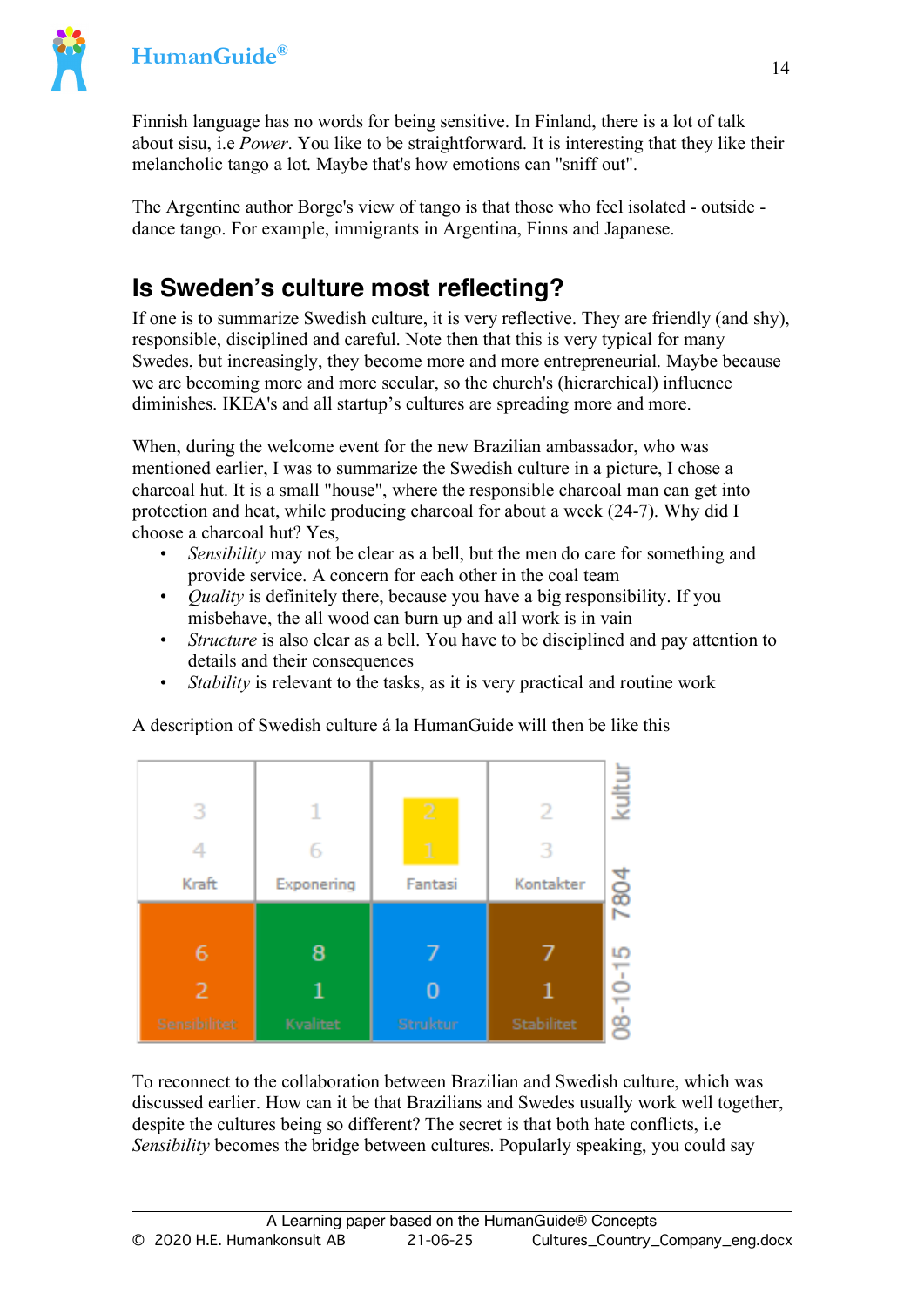

- that Brazilians think that Swedes are a bit boring, but they are friendly and caring
- that Swedes think that Brazilians are almost crazy (*Imagination*, *Exposure* and *Contacts*)

Speaking of conflicts, Sweden has had peace since 1809. Furthermore, we received the most refugees per capita in Europe in 2015. Several thought we were exemplary. But the main reason was that no politician wanted to be a bad guy and say: We do not have the capacity to receive so many in a short time. As for Brazil, the country has the most borders with other countries in South America, but least conflicts…

# **Is Germany's culture most reflecting?**

My partner Giselle in Brazil is of German origin, which is why I have gained a lot of experience of German culture. I have also worked there a whole summer in my youth. What then is German culture like? Well, here is my opinion and some more...



It is similar to Swedish, BUT *Sensibility* is exchanged for *Power*, which has powerful consequences…

Here, my partner in Brazil has completed many years ago an interesting assignment for the German school in Sao Paulo. It is Germany's largest school outside Germany. The principal quit and a new one was to be recruited. That job has a particular difficulty in dealing with the two cultures, as there are several different roles and all can be from one of these cultures, i.e students, teachers, staff and parents. The fact that CultureProfiles were made for the two cultures were a very good support for making a good selection, including giving support during the introduction process for the new principal.

# **Is Japan's culture most reflecting?**

I do not have a HumanGuide profile here, but many testify that Japanese culture and Swedish culture have many similarities. I have the same opinion, but that Japanese culture has even higher values for reflective factors. In Sweden, we have the special word "lagom", i.e you should not exaggerate ... You should neither do too much nor too little. Japanese culture is more extreme.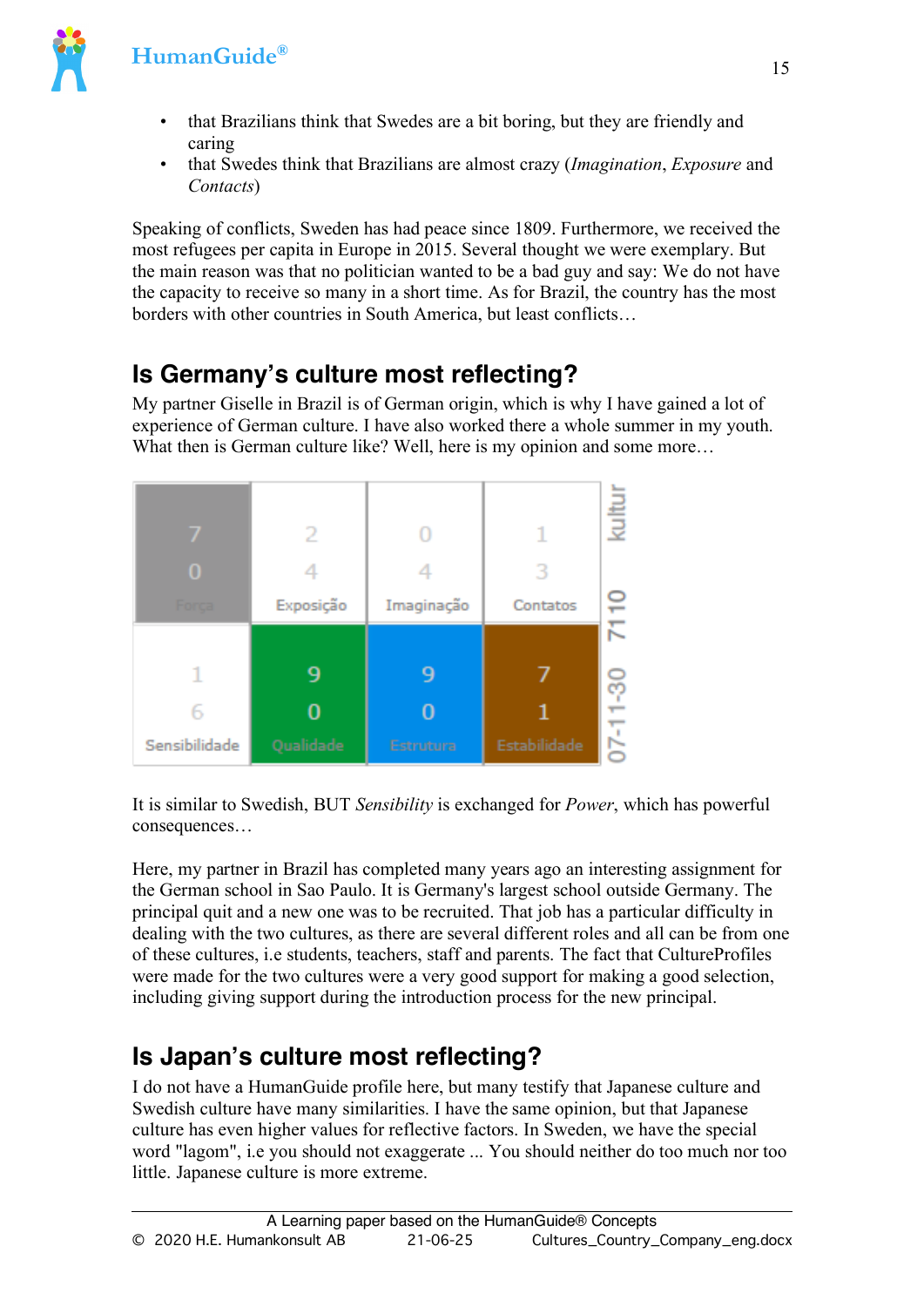

I have attended a Japanese tea ceremony. That was interesting. Very considerate. If I should illustrate Japanese culture with a picture, it would be from a tea ceremony…

Speaking of consideration, I have learned from a Japanese professor that people generally do not mind following Christian traditions, even though only 1% are Christians in Japan. They have respect for all religions and the traditions in them. It is also likely to be difficult to get a "No answer" from a Japanese. Lalle confirms this from his visits to Japan. He calls Japan "the land of constant consensus."

#### **Is China' culture most reflecting?**

China's culture also has similarities with Swedish culture. This is what it looks like in an example



Here it is lower on *Imagination* than in Swedish culture. This may seem contradictory to the developments that have taken place in recent years. Then you have to keep in mind that there are many people living in China, so even if there is a low proportion with *Imagination*, there will still be many people. Furthermore, it is a very large market, which facilitates rapid and powerful expansion. Add also that the Communist Party has in the past hindered much development and still does, but those who have had their *Imagination* on the back burner have let it go with a message, so now they have begun to rebuke some who have become too bold in their development e.g. Jack Ma.

Speaking of reflective, many have testified that it is usually very long processes before reaching an agreement in China. It can also be very personal, so if there is a new person, who replaces the previous one, it can take a long time again before there is a new agreement and that is needed.

If I think of cultural chemistry between USA and China, then it is easy to become pessimistic, when it comes to constructive collaboration. Then you have to put your forehead in deep folds to arrive at a constructive collaboration strategy…

#### **Other reflecting or mixed cultures?**

I do not have enough experience to exemplify with anyone. Possibly I would guess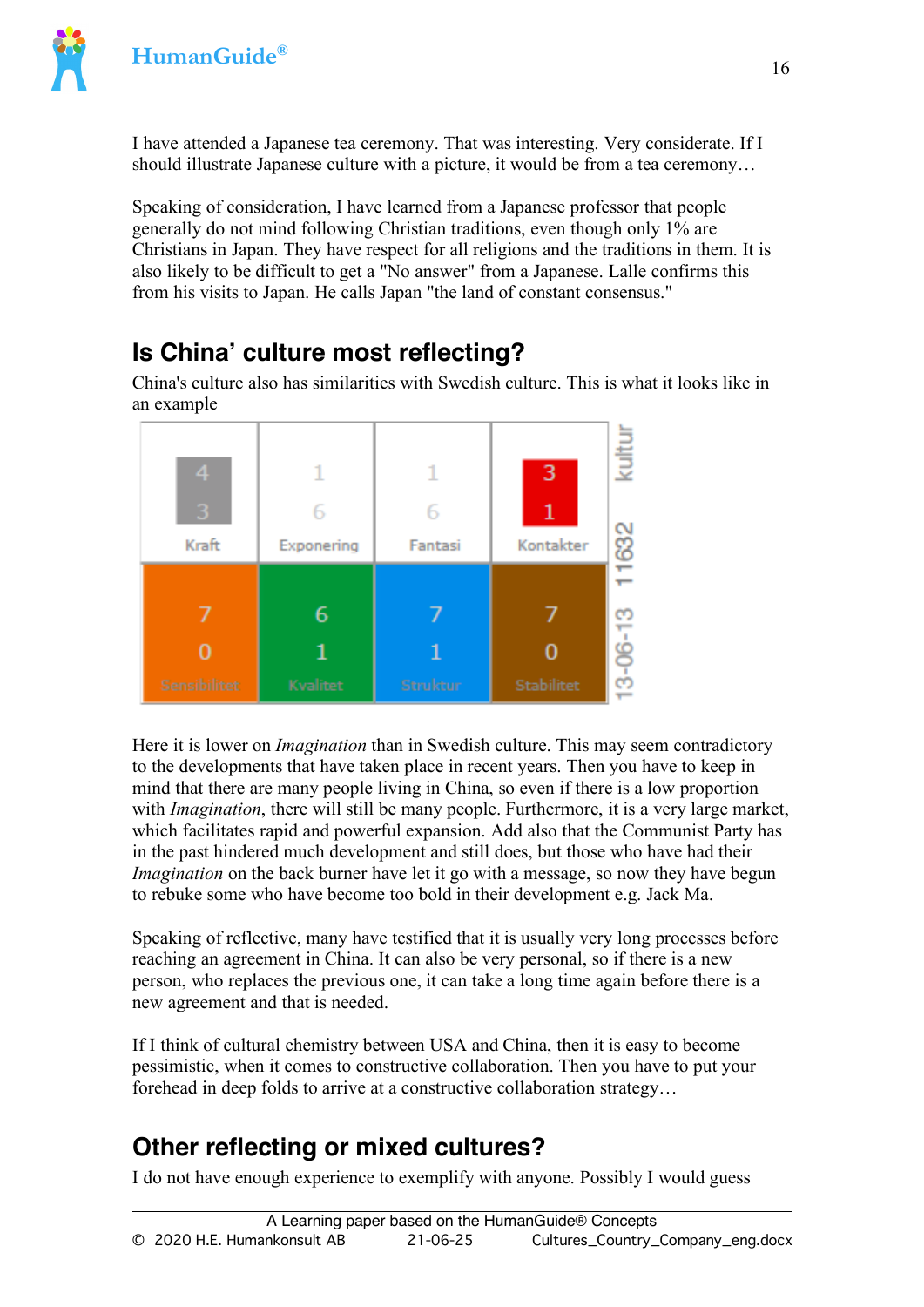

- that Norwegian culture is not as clearly reflective as Swedish culture. It is probably more in the nomadic direction - especially on the coast and the mountainous parts, which are quite extensive
- that Danish culture is not so distinctly reflective either, but more *Power* and *Contacts*
- that Portuguese culture is more reflective than Spanish culture

# **Company cultures**

All companies and organizations have a culture. The big difference is whether it is deliberately designed or not. Companies usually get a culture, which is characterized by the founder's personality and values.

With the HumanGuide concept, there is a version of the test, where you can measure the culture's "personality". When you do the test for a person, an item can be "I am straightforward". When describing a culture, the same item is called "Straightforwardness".

When we used the HumanGuide concept in an assignment in Brazil for an entrepreneur, it was interesting to note that for many it was strange to think that the company had a culture. Instead, culture was seen as being about song, music, dance and the like. In any case, the culture became more or less a copy of the founder's personality. Natural, isn't it?

Speaking of culture, one must always realize that there are several in a company. Also depending on the country in which the company is located.

An example: Korean Airlines. The airline had had several accidents and thus travellers began to avoid the company. It became a problem. A consultant was hired. The result was that it was decided that from now on all communication at work will be in English. Hmmm. Why? Well, Korean culture is very authoritarian. For example, if the flight captain had chosen an inappropriate route, no one could question it. With English, they "disconnected" the Korean culture.

### **What do you gain from having a conscious company culture?**

When you have a clear profile, you stand out in today's enormous information noise. Those who are attracted then become strong "followers". In addition, it has another important effect, which became clear in a study at Harvard. The most profitable companies have long relationships with their customers, employees and other partners. To have a long relationship with someone, two things are mainly required: Trust and commitment. Trust, in turn, arises through being predictable. Commitment is given as a bonus to companies with a conscious culture, because they have made sure that those, who are employed like the culture. This in turn leads to you getting involved in your job. Simply like the job, which leads to committed service for customers.

This was confirmed, for example, today (21-04-12) by Volvo Car's CEO Håkan Samuelsson: "Brands and values are the horsepower of the future. In the past, a car was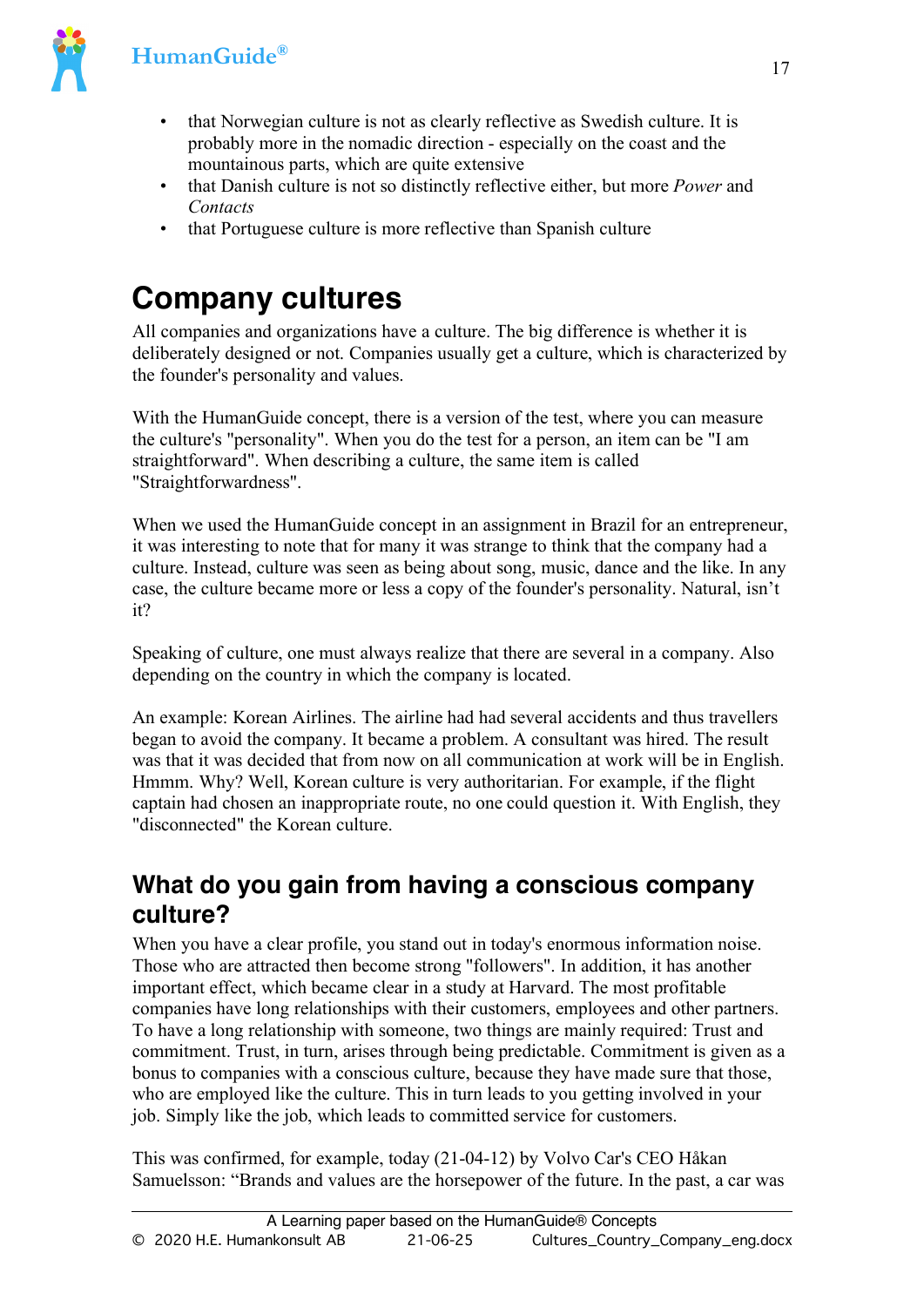

chosen based on double camshafts and horsepower. Now you choose a car more and more based on what values the brand has. "

There is a great benefit to having a conscious culture. The world is changing faster and faster. It can also happen suddenly. For example, pandemic… Then it becomes important to be able to adapt quickly. It requires a high degree of delegation. If you then have a conscious and well-established culture, it can serve as a guiding light for decision-making. You can give much more confidence to employees to be independent. They do not have to go to the boss to the same extent to get help with decision making. It provides an additional benefit - mainly for younger employees - who don't want controlling managers. And another advantage… Fewer managers are needed!

Going from a control-driven company to a company, which is based much more on trust, is easier in Sweden compared to many other countries. Why? Well, according to Hofstede-based surveys, the power gap is low in Sweden. It will also be easier in companies, where the founder has ownership control…

Speaking of Swedish culture, Per Mattsson writes in Di (business paper) today (21-04- 12) about the benefits of the Swedish automotive industry's transformation: Instead of initiating collaboration by writing in bundles of legal text, which is to be nailed down by corporate lawyers, the Swedish model starts… ".

### **IKEA – An example of a conscious company culture**

The furniture company IKEA is an excellent example of a company with a conscious culture. The culture is also very strongly influenced by the founder - Ingvar Kamprad. His vision with the company became more and more "to create a better everyday life for the many people". That meant they would have low prices. This presupposed that one needed to be very cost-conscious in the company. To cope with that, Ingvar pointed out that in the Småland culture (Småland is a region in southern Sweden) people are very cost-conscious - even stingy;-)He was born there. He lived fairly consistently, as he learned. He also made sure that stories came out, about how he lived cheaply in different ways, for example no nice car. He also produced the publication "A furniture dealer's will" to concretize his leadership and IKEA's culture.

For it to work with a conscious culture, it must be manifested and maintained. Managers must learn extra carefully what culture means in everyday life. When you then manifest the culture in everyday life, it is called symbolic leadership. Employees also need to be trained in culture.

### **A warning for attractive companies**

Some companies become particularly attractive. Many want to work there. It can be due to many things. Once I went through a PersonProfile (HumanGuide) for a flight attendant. I was then surprised. It was not what I thought it should be. I then asked why she had that job. Got the answer then: "The job is not fun, but I like to be in big cities abroad". Not primarily to provide service to passengers…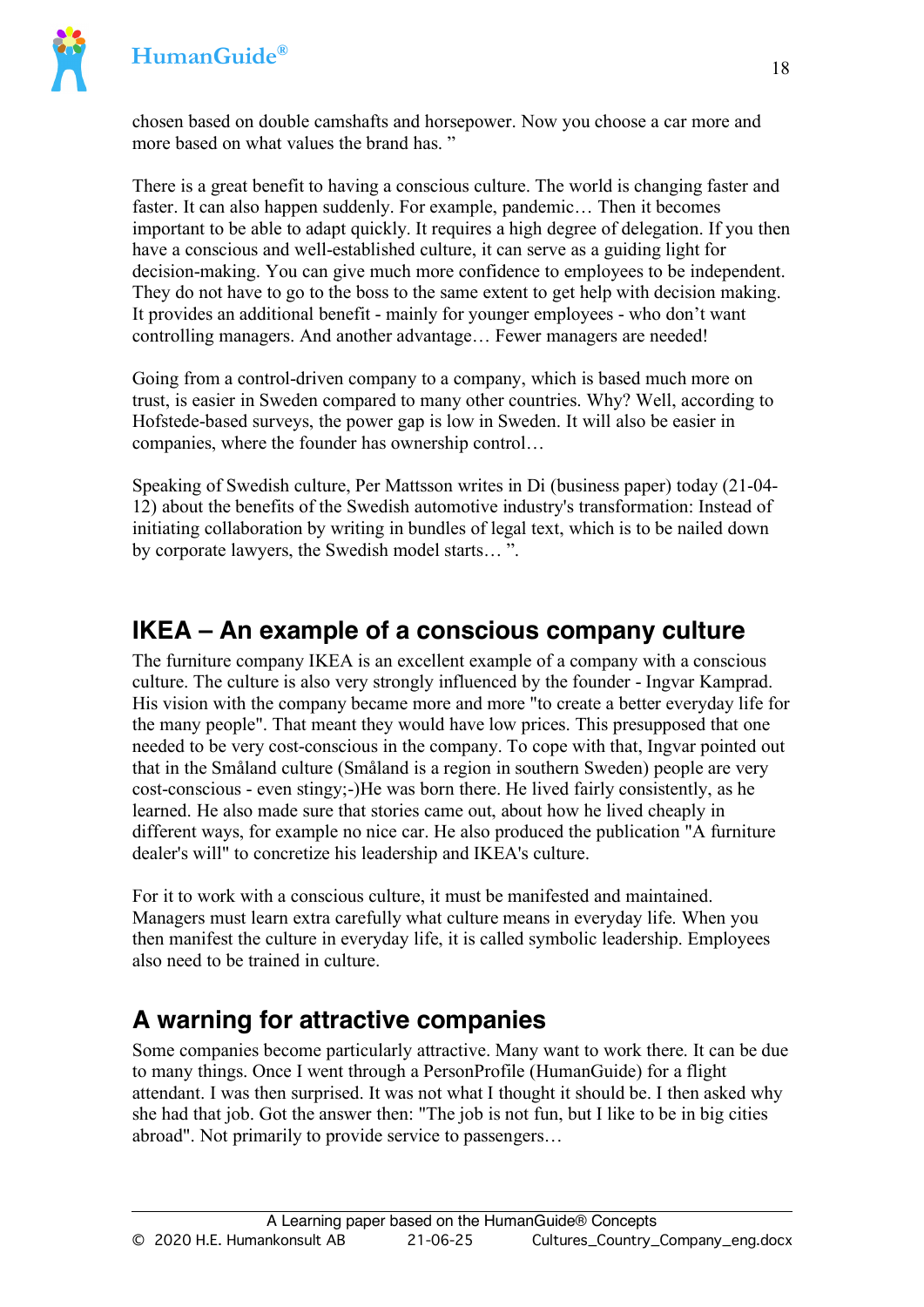

Then I realized that companies or organizations, which are attractive, must be careful, so that you do not want to work there for an inappropriate motive. This is especially true during strong expansion and when you need to hire many. Then it is important not to be careless with the selection. A good strategy comes from the successful companies, which were reported in the bestseller "Good to Great". If they were unsure, it became a no - even if they could not give a clear answer as to why…

# **A first little step for a conscious company culture**

If you do not have a conscious culture and want to go in that direction, then of course you can't get up to IKEA's level directly. Where to start then? Many choose to agree on some value words, such as three. Why exactly three. A strong reason is that you can't focus on many words… How to choose words? There are certainly thousands of nice words, so which ones to choose? Principles can then be that the words are

- strengthening our vision and business concept
- right in time
- suitable for something, which it would be especially good for us to get better at, i.e focus on improvements in certain areas
- etc

Everything you choose must then pass the nonsense test, i.e you then put "not" in front and then it must be a real alternative. For example, it is not OK to have "The customer in our focus"…

In the HumanGuide concept, there is the tool HumanGuide Cards, which consists of the test in card game format and the associated web app cards.humanguide.se. With the help of Cards, you can in a group come up with three particularly suitable qualities to describe the culture in a concise way. These could then give guidance in all actions.

With Cards, you can then easily check in a group, if you in the company live up to the characteristics of the established culture.

Finally, an interesting experience about country cultures ... A manager in Switzerland had made a PersonProfile with the HumanGuide test. He worked for a company in Zurich. He did the test in German. When he found out that the test could also be done in French, he wanted to do the test in French, because he came from the French part of Switzerland.

The interesting thing then was that the German test result had

- *Power* 3 more
- *Quality* 3 more
- *Contacts* 2 less

The other factors had roughly equal values. A difference of 3 is significant with the test.

The conclusion in this case was that the manager fitted better into the German more straightforward culture than into the slightly more talkative French culture.

It can go wrong when you do not take culture into account. An example from a nice hotel in Bali, which belongs to an international chain. They had a hotel manager from